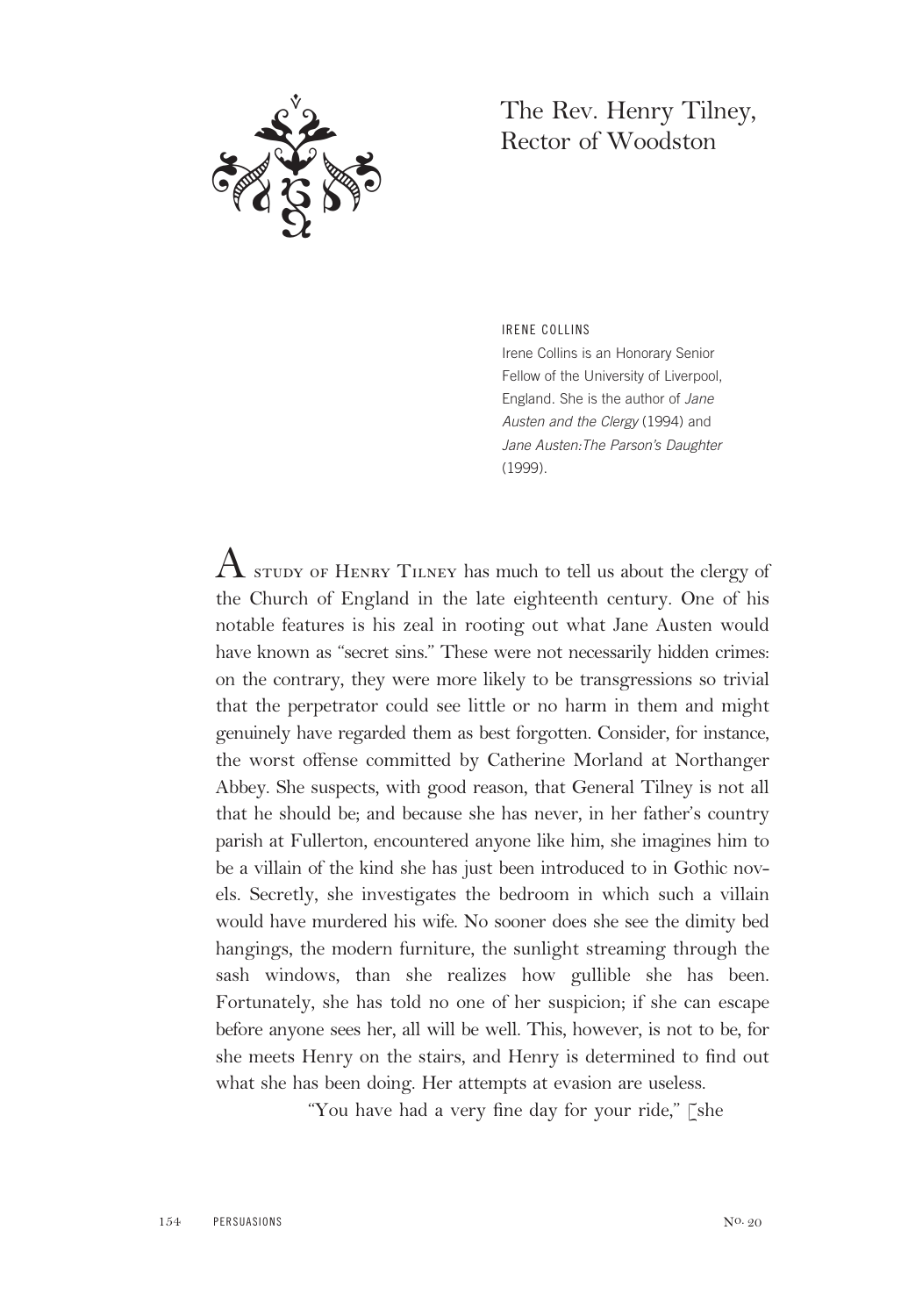suggests, desperately].

"Very," [he replies,]—and does Eleanor leave you to find your way into all the rooms in the house by yourself?"

"Oh no!"

"Have you looked into all the rooms in that passage?" [he persists.]

"No, I only wanted to see—Is it not very late? I must go and dress."

"It is only a quarter past four," [he points out relentlessly,] "and you are not now in Bath. Half an hour at Northanger must be enough." (195)

After two more pages of this inquisition, with Henry "looking into her countenance," "earnestly regarding her," "his quick eye fixed on hers," she begins to think that her little act of foolishness was positively criminal. He ends by giving her the biggest dressing down of her short life (193-98).

Secret sins were described at some length by Jane Austen's favorite sermon writer, Archbishop Thomas Sherlock. In a discourse entitled "On self-examination," he listed them as "sins committed in ignorance, sins we have fallen into through habit, and sins we have simply forgotten." Though seemingly trivial, they may have done harm to others without one's knowledge; thinking ill of a fellow creature was particularly mentioned. Hence, Sherlock warned, "for every idle word, how soon soever it slips from our memory, for every vain imagination of the heart, how soon soever it vanishes away, we shall give an account on the day of judgement" (Knox 276-80). To avoid so serious a climax we should review our conduct at the end of each day and ask God to forgive whatever he had seen amiss in it. Jane Austen clearly took this advice to heart. In each of the prayers she wrote for family use at Chawton, there are petitions asking God's forgiveness for secret sins. Indeed, they are the only kind of sin she mentions. "Teach us to understand the sinfulness of our hearts," we read, "and bring to our remembrance every fault of temper and every evil habit in which we have indulged." And again: "We have perhaps sinned against thee and against our fellow creatures in many instances of which we have no remembrance. Pardon oh God! whatever thou hast seen amiss in us" (*Minor Works* 453-57).

With the change from Catholicism to Protestantism at the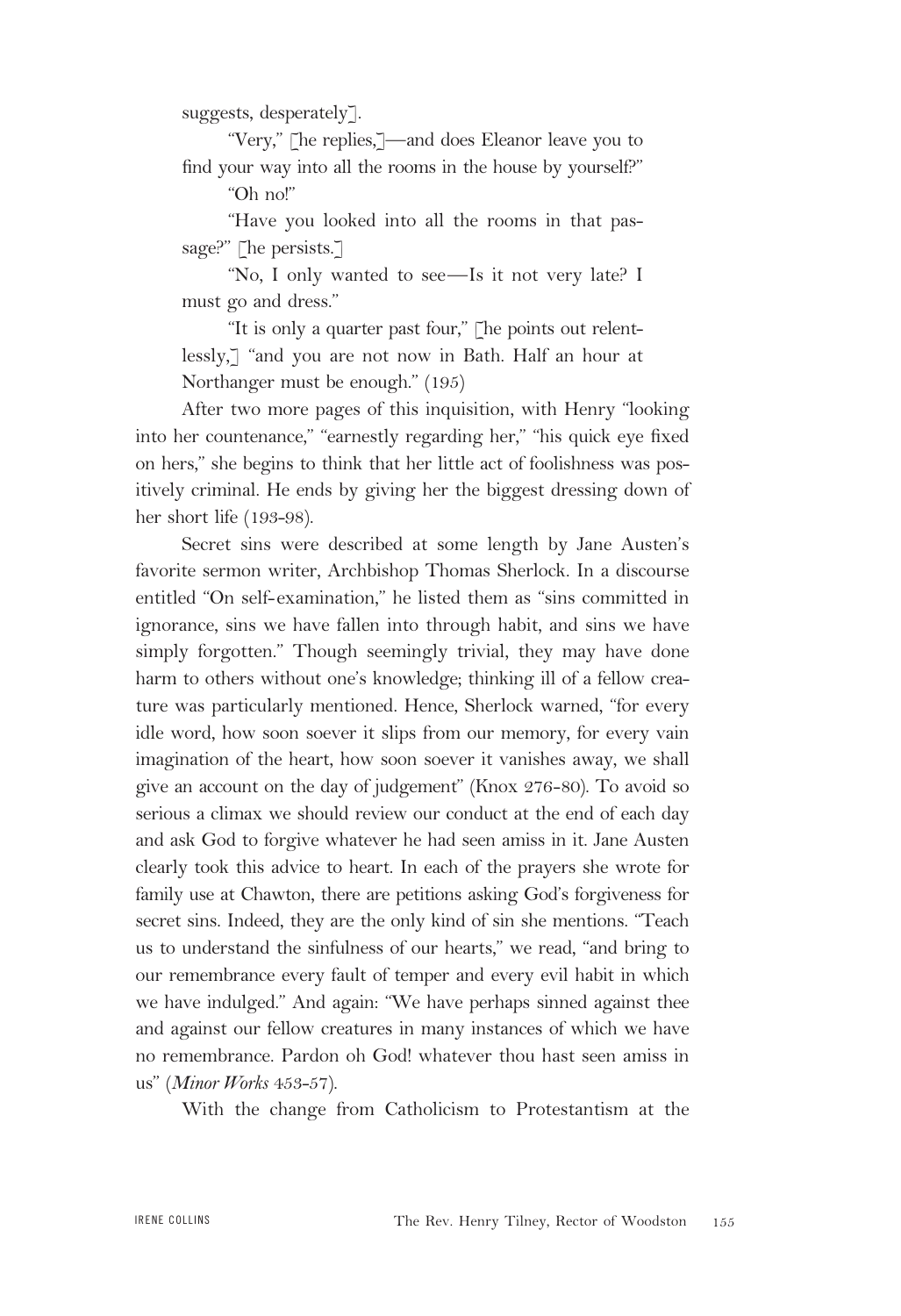Reformation, the Church of England gave up the practice of regular confession before a priest. For this reason, the need for private confession was urged more seriously, especially before presuming to receive the Sacrament of Holy Communion. There were several manuals that could be purchased to assist people in their soul-searching. At the age of eighteen, Jane Austen was given a copy of one of the most popular of these aids: William Vickers's *Companion to the Altar.* According to members of her family, she made constant use of the devotions contained in it, one of which was a prayer for "a ray of heavenly light" by which to detect secret sins. Catherine Morland, we are told, was vouchsafed not "a ray of heavenly light" but "a ray of common sense" (193), which to a good Anglican like Jane Austen, brought up on the principles of the Enlightenment, would have been the same thing.1

To carry out all William Vickers's advice would have required several hours of meditation. It is not surprising that Archdeacons, during their triennial visitations of the churches in their care, found that attendance at Communion services was very low. Many simple people, it seems, believed that only educated parishioners could qualify. They themselves were afraid to partake of the Sacrament lest they had failed to detect some subtle fault in themselves and would thereby incur the damnation that St. Paul forecast for any who ate and drank of the body and blood of Christ unworthily (Walsh 23). William Vickers tried to dispel such fears, but few parishioners were likely to have been reassured by his view that St. Paul was not threatening hellfire so much as some temporal punishment such as illness or death. Thomas Sherlock, whose sermons were read from many a pulpit, was more comforting. The Prayer Book, he pointed out, required repentance in general terms only: "We acknowledge and bewail our manifold sins and wickedness, which we from time to time most grievously have committed by thought, word and deed against thy Divine Majesty…." There was no need to be morbidly introspective before repeating such words. Nor was there any need to doubt God's immediate forgiveness and forgetfulness. Henry Tilney was perhaps thinking on such lines when Catherine found that he never mentioned her foolish escapade again, and seemed, in time, to have forgotten all about it.

Before leaving the episode, however, it is worth considering more closely the terms in which he had rebuked her on the stairs. How could she possibly have pictured a fellow countryman behaving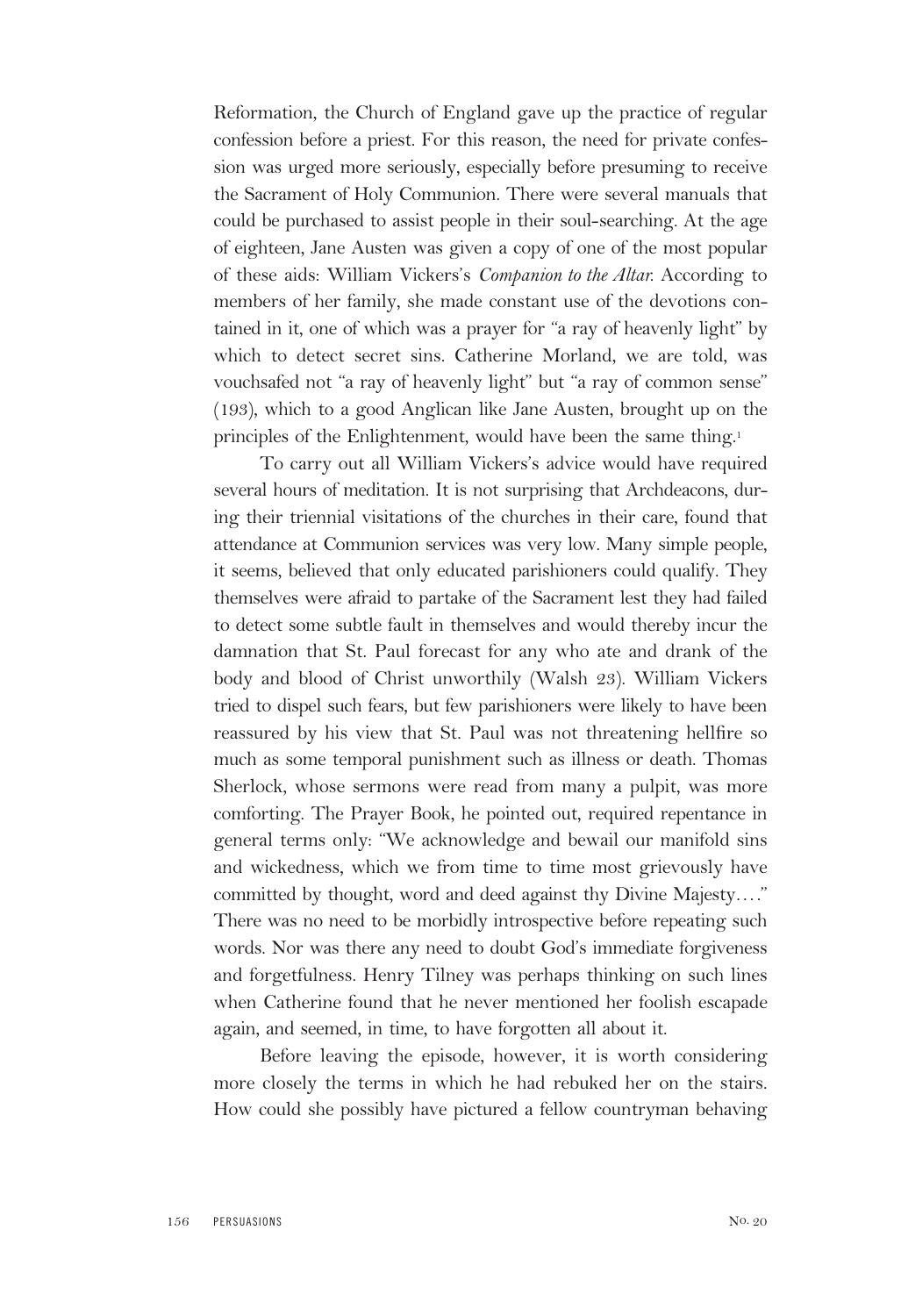like the villain of a Gothic novel? "'Remember that we are English, that we are Christians. Does our education prepare us for such atrocities? Do our laws connive at them? Could they be perpetrated without being known, in a country like this, where social and literary intercourse is on such a footing?'" (197). These words were entirely in line with contemporary thinking on the subject by English society, particularly within the church. The so-called Glorious Revolution of 1688 was believed to have been brought about by God's Providence and to have been a triumph for true religion and civil liberty over obscurantism and tyranny: there was a service in the Book of Common Prayer that implied as much. From that time onward, Englishmen had been encouraged to regard their country as God's own country, and to believe that they had been born into it by God's design. The Rev. Isaac Watt's *Divine Songs Attempted in Easy Language for the Use of Children,* published in 1715 and popular in English nurseries for more than a century, ensured that these ideas were inculcated at an early age. The fifth song, for instance, taught children to thank God for their native land in the following terms:

'Tis to thy Sovereign Grace I owe,

That I was born on Brittish Ground<sup>2</sup>

Where Streams of Heavenly Mercy flow,

And Words of sweet Salvation sound. (7-8)

Another of the songs began:

Lord, I ascribe it to thy grace,

And not to chance as others do,

That I was born of Christian race,

And not a heathen or a Jew.

This was accompanied, in Victorian editions of the work, by a woodcut showing a crowd of worshippers in Oriental costume bowing low under the palm trees to an idol carved in wood or stone (17). But when Englishmen in the eighteenth century thanked God for their Englishness, they were not always comparing their country with pagan areas of the world. Far from it. They were much more likely to be thinking of Catholic Europe. The Gothic novels that Henry Tilney spurned as a guide to the conduct of Englishmen were usually set in France, Italy, Spain, or southern Germany—admittedly in times past, but always well within the Christian era. Because these countries were Catholic, they could be expected to furnish sly priests hand in glove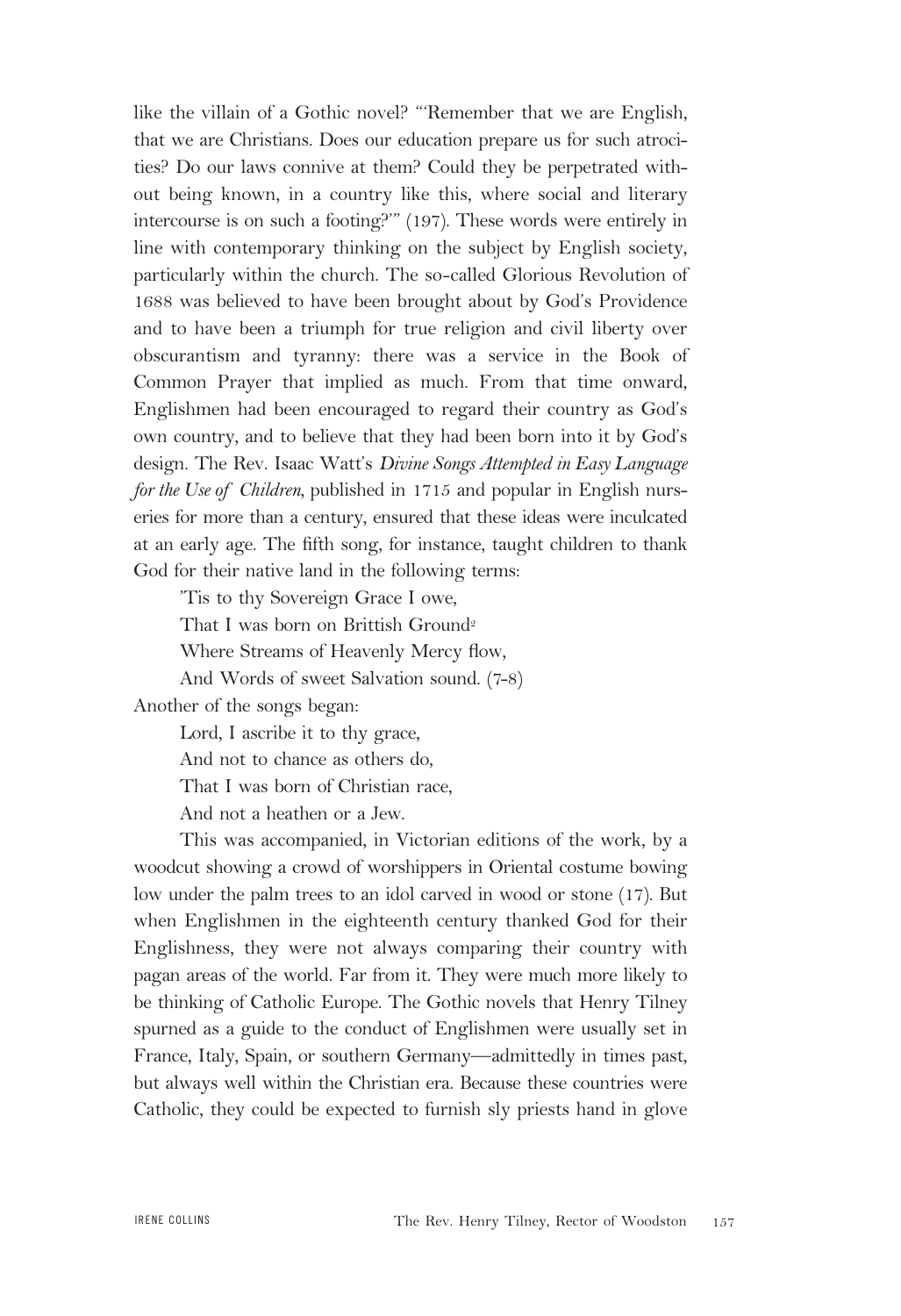with sinister overlords, unhindered by institutions protecting innocent persons. Protestantism, by contrast, encouraged its adherents to question authority, thereby promoting freedom and justice. True Protestantism, moreover, was to be found only in the Church of England, a moderate institution that protected its members from the idolatry of Roman Catholicism on the one hand and the blind enthusiasm of Lutherans, Calvinists, and Dissenters on the other (Walsh 15- 16, 70, 125).

If Henry Tilney's religious views are typical of his time, his excursions into artistic and literary appreciation are also significant. He is knowledgeable about the picturesque, as were many of the clergy. He also reads Gothic novels, which was not quite so unusual as Catherine Morland believed. Novels such as *The Mysteries of Udolpho* and *The Midnight Bell* could be seen to have much to commend them. Their heroines are much given to prayer; right triumphs over wrong; and supernatural appearances are rationally explained before they can lead the reader into superstition and necromancy. The only Gothic novel a clergyman might have felt he must eschew was M. G. Lewis's *The Monk,* which had been condemned as immoral by the most influential religious critic of the age, Samuel Taylor Coleridge.3 In *Northanger Abbey* it is not Henry Tilney but the loutish John Thorpe who has read *The Monk.*

Yet although Henry Tilney can discourse eloquently on both the picturesque and the Gothic, he ignores the one element that combines the two, namely, the emotional effect of landscape. In discussing the view of Bath from Beechen Cliff he has nothing to say about its effect on the beholder, although countless visitors had been enraptured by it. He applies instead the rules that Gilpin had invented for the use of persons incapable of evaluating landscape through their own spontaneous reactions. He talked, we are told, "of foregrounds, distances, and second distances—side-screens and perspectives—lights and shades" (111). Marianne Dashwood would have been horrified by his cold, analytical approach. On the way to Northanger Abbey he regales Catherine with a lively skit on the Gothic novel, but he confines himself to the interior of his imaginary house—to vaulted chambers and subterranean passages and to the regular paraphernalia of funereal bed-hangings, mysterious chests, drops of blood, and carelessly discarded instruments of torture. Apart from a brief reference to thunder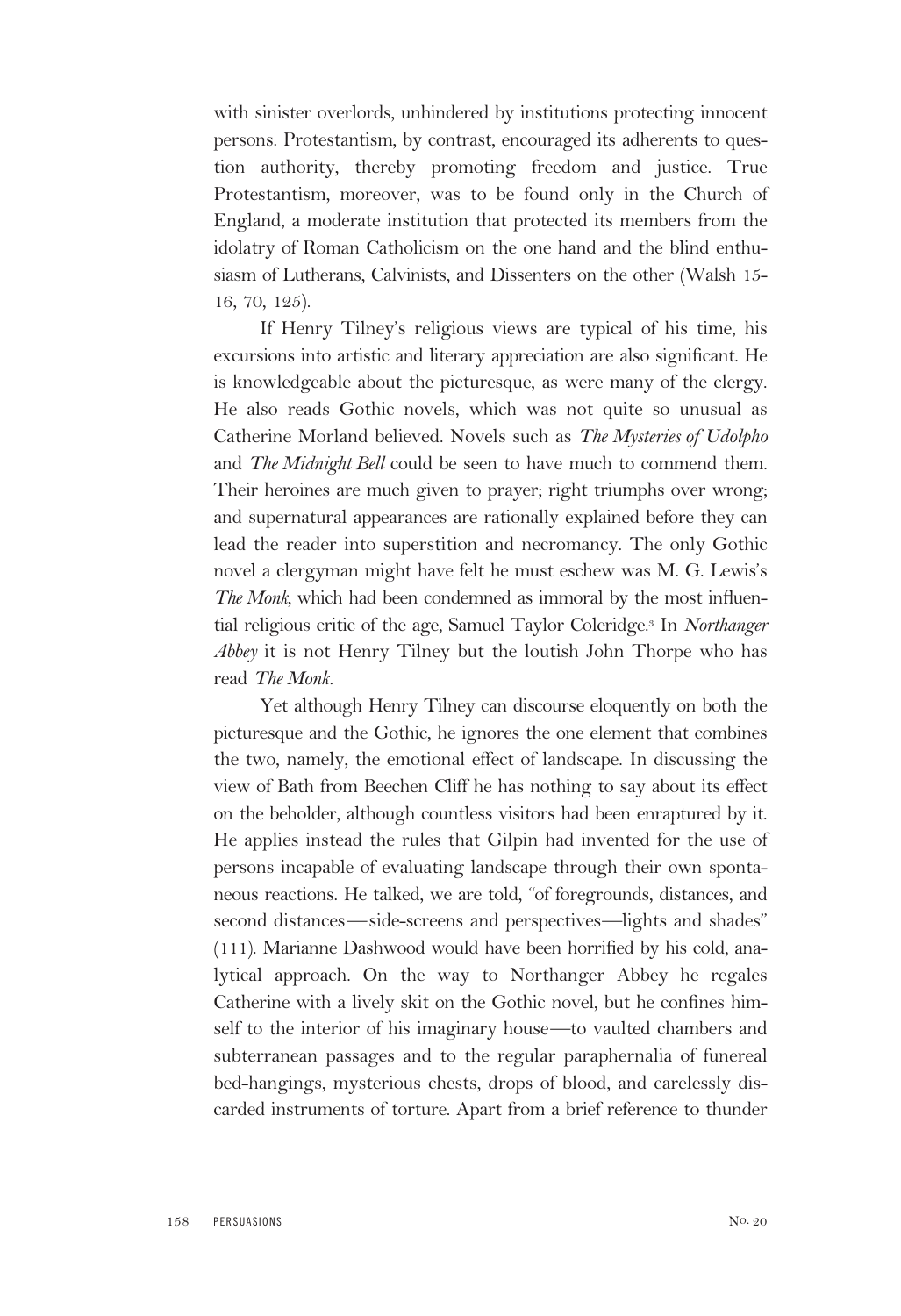rolling round the neighboring mountains there is no mention of the environs of the Abbey. These omissions can of course be explained quite simply. On the walk up Beechen Cliff, Henry is giving Catherine a lecture on drawing, not aesthetics, and on the way to Northanger Abbey he abandons his tale before laughter overtakes him. It is also the case, however, that the uses made of landscape by Gothic writers were not wholly in accordance with the teachings of the church. The "natural religion" that had developed within the Church of England during the Enlightenment presented the varieties of landscape as evidence of God's greatness and as reminders to mankind to live in harmony. In Gothic novels they serve a different purpose. Tiers of barren rock upset the moral equilibrium, swirling waters confuse the intellect, and deep gorges filled with dark pines or ancient oaks allow evil to lurk and fester. This would never have done for Henry Tilney, in whose eyes reason must always prevail. One suspects that had Henry ever fallen down a ravine, as Coleridge once did, he would have reacted like the poet, who fought off an instinct to laugh at himself, refused to be overawed by the fearsome cliffs rising on either side of him, raised his eyes to the heavens above and thanked God aloud for "the powers of Reason and the Will, which remaining, no Danger can overpower us."4

These nuances were lost on the makers of the BBC film version of *Northanger Abbey,* who chose to change Henry's occupation from that of a clergyman to that of a landed gentleman with an estate at some distance from his parental home. They can perhaps be excused, for as a clergyman Henry's appearance and behavior would have needed a good deal of explaining to modern viewers. A clergyman in the late eighteenth century wore no distinctive dress outside the pulpit. The dog collar had not yet been invented, and the days were gone when Parson Adams travelled about the country in a very short greatcoat with his cassock tucked up above the knees (Fielding 73, 130, 270). Henry was one of an increasing number of clergy, amounting to perhaps a quarter of the entire body in Jane Austen's southern counties, who came from the gentry class and could afford to conduct themselves like any other young gentlemen of fashion. He drives a smart curricle and wears a stylish hat along with a greatcoat with several capes. He dances at balls—and not only at private gatherings, as Mr. Collins does in *Pride and Prejudice* and as Wilberforce had advised his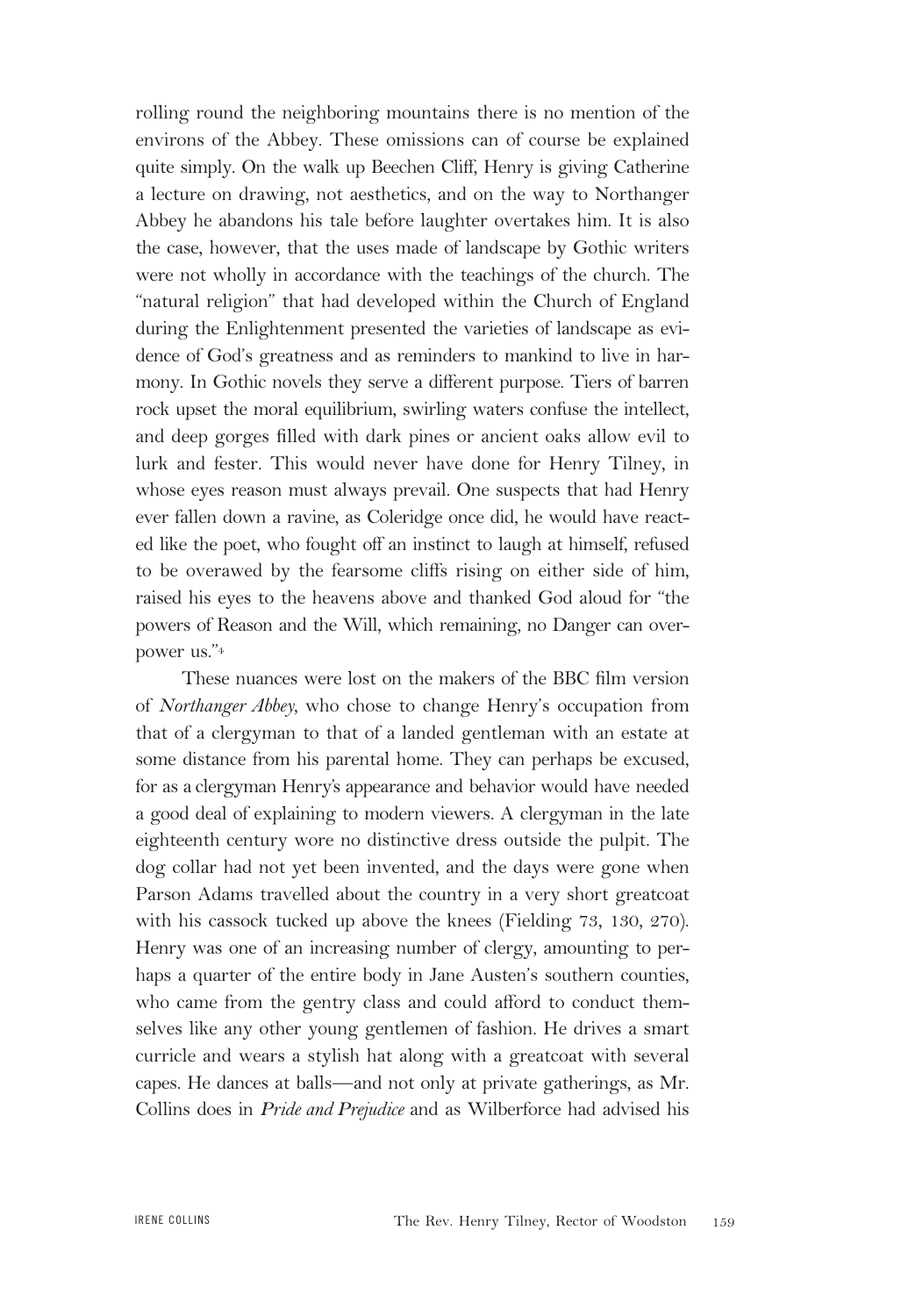Evangelical followers to do. At Bath, Henry appears at a public assembly and cheerfully allows the Master of Ceremonies to introduce him to a completely unknown young lady as dancing partner. Catherine Morland spends an evening with him without realizing that he is a clergyman; it is left to Mr. Allen, in *loco parentis,* to inquire into his credentials.

Catherine sees nothing to comment on in the fact that Henry habitually spends five or six weeks of the season in Bath. When invited to stay at Northanger Abbey, she imagines that Henry is going to be there all the time. He has a parish at Woodston, some twenty miles away, but there was no reason to assume that he lived there. When the novel was written, in 1798, there was no law obliging clergy to live in their parishes; and even when one was passed, in 1808, it was difficult to enforce. Some three thousand of England's 7,500 parishes had no parsonage fit for a clergyman to live in; and in any case a third of the clergy of the Church of England held more than one parish and could not live in them all. Some clergy never saw their parishes from one year's end to another.

Henry, however, is conscientious. Not only does he employ a curate, whom he would have to pay out of his own pocket since there were no central funds for the purpose, but he actually visits Woodston himself for several days at a time. Indeed, he describes it as half his home. Most often he goes on business, perhaps to attend the annual vestry meeting at which churchwardens were elected, or to advise the magistrates on some matter of law and order or poor relief. At one point in the novel he goes there on a weekend, presumably to preach. Unfortunately, Jane Austen's reticence on the subject of religion precludes her from following him into the church. One would have liked to hear Henry preach, if only to find out what the owners of all those little chandler's shops made of his performance.

Henry's parish is more lucrative than most. Even when his father cuts him off, there is no question of his having to set up a school or take up farming on a commercial scale as George Austen and many another clergyman did. He will ultimately inherit money from his mother's marriage settlements, but until this time comes, his parish alone, we are told, will provide him with "an income of independence and comfort" (250). The Rev. Richard Morland, who is himself not exactly poor, considers Henry's financial position far beyond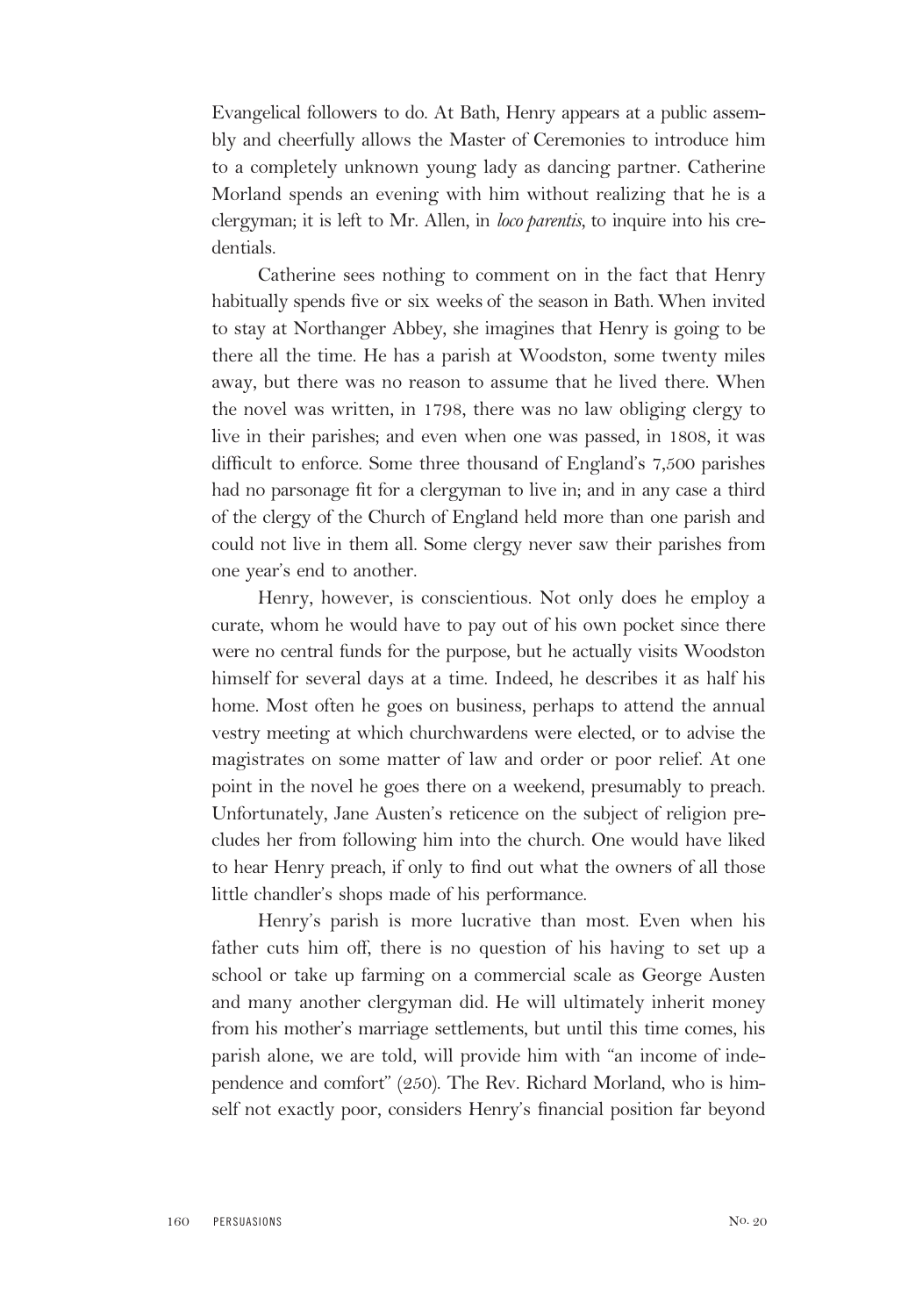anything his daughter could have expected in a husband. For Woodston to be so lucrative, the farmers in the area must have been prosperous and hence liable to a goodly sum in tithe: as rector, rather than vicar, Henry would be entitled to a tenth of the annual gross product of the land of the parish. There must also have been a reasonable area of glebe (the land donated to the church by faithful parishioners in times past for the upkeep of the clergyman). George Austen at Steventon had a mere three acres of glebeland; Mr. Papillon at Chawton had sixty-four. In Henry Tilney's case the acreage is not mentioned, but we read of "fine meadows," to which General Tilney may have added some land of his own, since he boasts to Catherine of having taken care that the living should not be a bad one.

Henry has been lucky in more ways than one. Not many ordinands were in possession of a living at the age of twenty-four or twenty-five; indeed, some fifteen per cent of them never acquired a living at all. Henry has not had to secure influential friends at Oxford, or court the local gentry on the hunting field, or scour the most distant ramifications of his family tree in order secure the gift of a parish: his father has been able to hand him one on a plate. The General has even been getting it ready for him for the past ten years or more. Among other things, he has been building a parsonage.

The Tilneys must have been patrons of Woodston ever since they acquired Northanger Abbey and its appurtenances at the Reformation, but like many another landed family they seem hitherto to have shown very little interest in their rights of patronage. It was only in the late eighteenth century, when improvements in agriculture made tithes and glebe more profitable, that gentry patrons found it worthwhile to install their own sons in parishes within their gift. Only then did they begin building handsome parsonages. Henry's parsonage is not only built of stone rather than common brick, but also has all the features thought proper for a small house at the time—green gates, a semicircular sweep, and a drawing room with windows reaching down to the ground. The garden, too, will soon be in the height of fashion. Henry is wealthy enough to begin enclosing one of his meadows within walls in order to plant an ornamental garden and a shrubbery—a move that George Austen could afford to consider only toward the end of his forty-year ministry at Steventon.

One has the impression that General Tilney would have insisted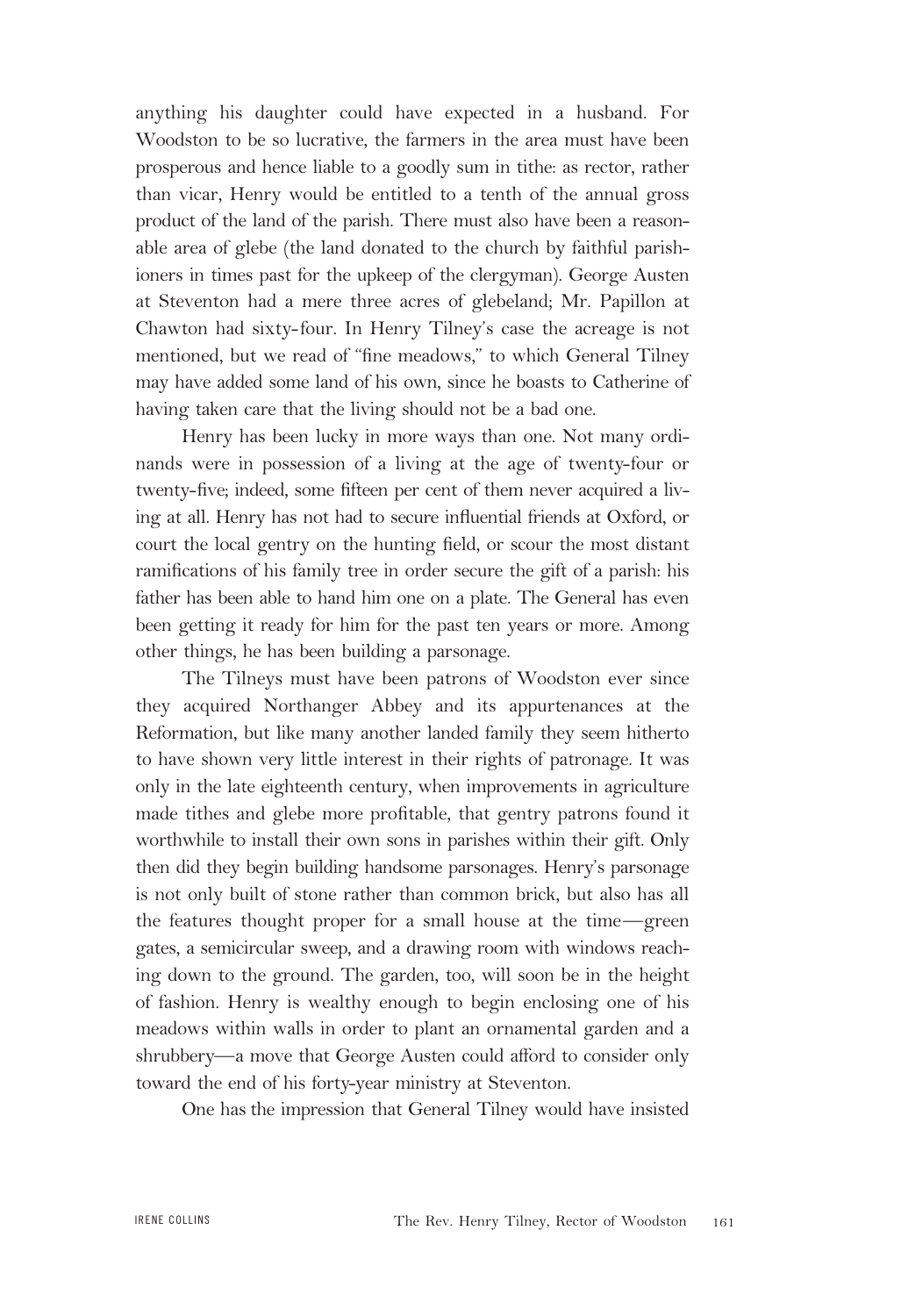on Henry becoming rector of Woodston whether he liked the idea or not. The greedy old man would never have wanted those lucrative tithes to end up in the pocket of a stranger. Fortunately, there is no sign that Henry resented the plans made for him. He did not need to feel that he had received a call from God: in the eighteenth century the position of clergyman was regarded as a profession, not a vocation. In Henry's case it turned out to have the practical advantage of providing him with a refuge when he felt obliged to leave Northanger Abbey. However vindictive General Tilney may have felt at his son's behavior, he could not have dismissed him from the incumbency at Woodston having once appointed him. Mr. Collins had no need to be so obsequious to Lady Catherine De Bourgh; whatever he had done, she could not have got rid of him.

Like many an intelligent parson buried away in the country, Henry is lonely at Woodston during his bachelor days. His father owns most of the land in the area, so there is no resident squire with whom he can consort, and the remainder of the inhabitants of the parish would be shopkeepers, yeomen farmers, and laborers. A large Newfoundland puppy and two or three terriers are described as the only friends of his solitude (212). It was taken for granted at the time that a clergyman in possession of a country parish would soon be looking for a wife. One wonders how Catherine would face up to requirements. Let us hope that Henry continued to be amused by her. One cannot help feeling that his wit would often be wasted on her.

The clergy were widely regarded as good conversationalists. They were, after all, better educated than the majority of the people, including the gentry. But Henry Tilney is exceptional. It was David Cecil who first suggested that he was modelled on the Rev. Sydney Smith, the most brilliant talker of the age (Cecil 79).<sup>5</sup> The main argument against the idea is that Jane Austen denied basing her characters on individuals. This apart, however, there is much to be said for the suggestion.

Although there is no direct evidence that Jane Austen ever met Sydney Smith, there was one notable occasion when she might easily have done so. Among the Austens' friends at Steventon, the one most likely to have rivalled Mrs. Bennet in showing off her visiting relatives to the rest of the neighborhood was Mrs. Bramston of Oakley Hall. Her visitors frequently included her husband's cousin, Michael Hicks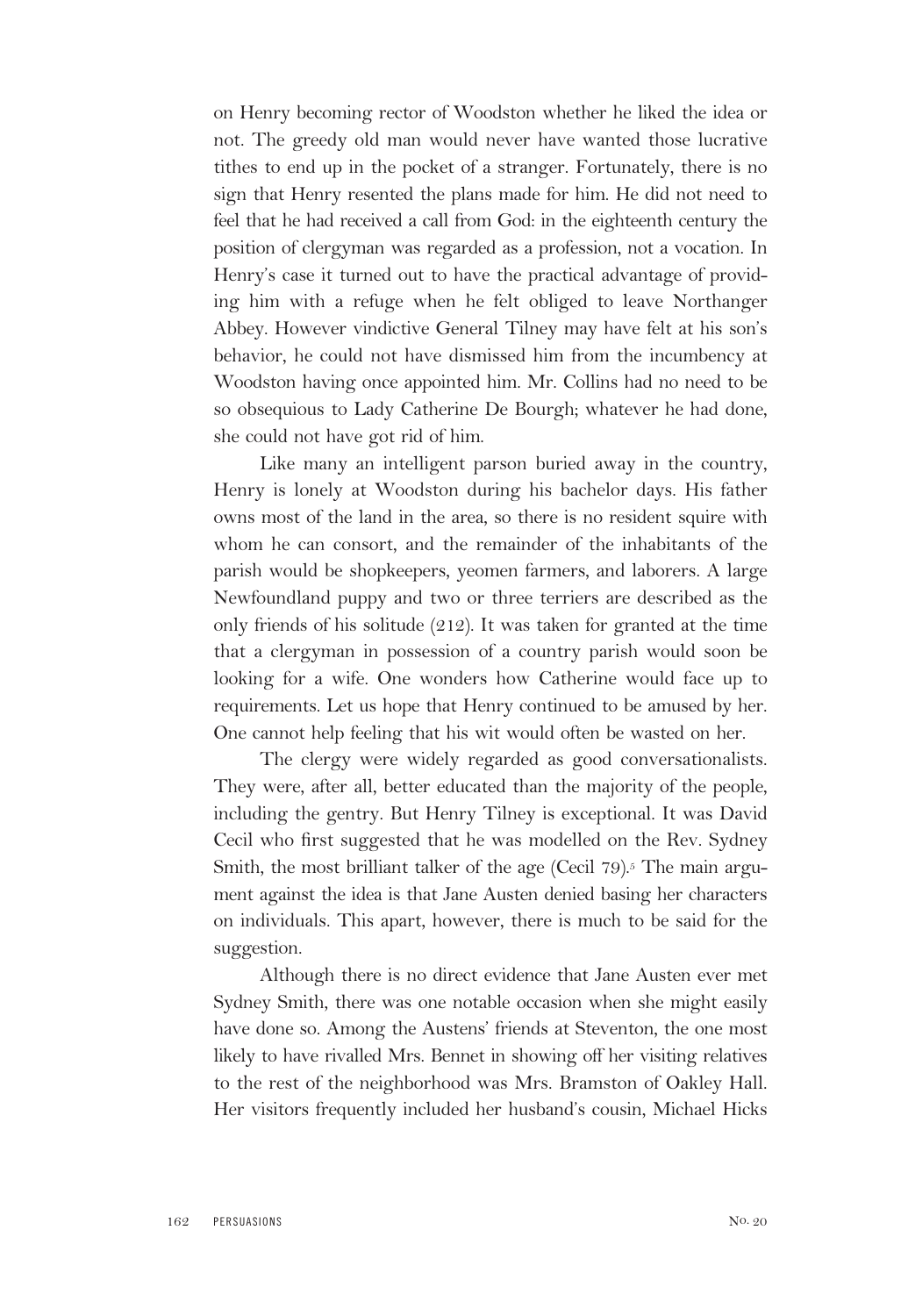Beach, and his wife, Henrietta Maria, whose eldest son would one day inherit Oakley Hall since the Bramstons were childless. Mrs. Austen got to know the Hicks Beaches so well that they featured in one of her rhyming ditties (Selwyn 29), and Jane, too, mentioned them in a letter to Cassandra, expressing her sympathy when one of their little girls died ("especially as it is the one like me") (9-10 January 1796).

Among their many properties, the Hicks Beaches owned an estate at Netheravon on the edge of Salisbury Plain, which was such a dead alive spot that they took pity on a young curate buried away there and, in 1796, gave him what he described as "a joyful resurrection" by appointing him tutor to their son Michael. The following year, when Jane Austen and her mother were staying with the Leigh-Perrots at Bath, Smith and his young charge arrived in the town on the first stage of a cultural tour. Mrs. Austen may have been told of their impending arrival by Mrs. Bramston. Failing this, Aunt Leigh-Perrot was sure to have seen their names in the Pump Room Book. Even without such information, the Master of Ceremonies would have regarded a clergyman-tutor as the very person to introduce to a clergyman's daughter had they coincided at an Assembly in the Lower Rooms.

It is tempting to think that Jane and Sydney danced and drank tea together, and that Sydney enjoyed himself at the expense of Aunt Leigh Perrot as Henry Tilney does at the expense of Mrs. Allen. He was noted for embarking on such conversations without malice aforethought and for being able to carry them off without causing offense. His protégé, Michael Hicks Beach, was learning to dance. If he, too, was present at the ball, Jane might have noticed that Smith was a trifle school-masterish with him, especially on the subject of language (echoes of Henry Tilney taking Catherine Morland to task on her use of the word "nice"). The two were on friendly terms, but it has been suggested that the boy was sometimes overawed by his tutor's ready wit, and made to feel foolish in face of his devastating common sense. Like Henry Tilney, Smith could be alarmingly grave and authoritarian when occasion demanded. For the rest of the time, however, he seemed to be in constant high spirits. He delighted in talking nonsense on serious subjects and in producing strings of ludicrous images to prove his point: Henry Tilney's comparison between dancing and marriage was very much in his line.